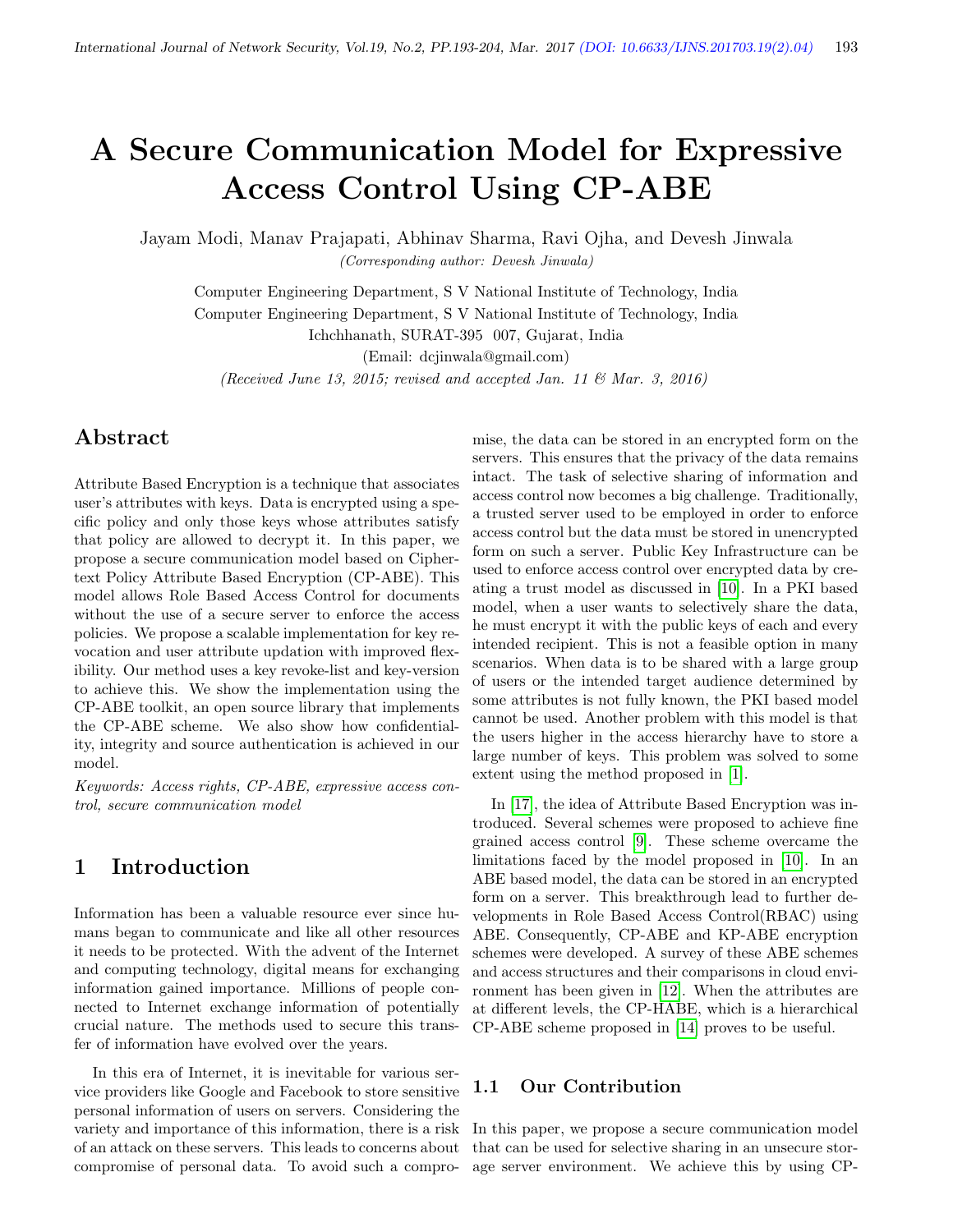ABE. Our model provides a scalable method for revoking keys and updating attributes of keys. We use a similar key revocation technique as in [\[6\]](#page-10-6). We attempt to address some issues in key revocation and dynamic attribute updation. Our scalable key revocation mechanism allows to effectively revoke a user's key immediately without much overhead by using revoke list. But the revocation process is completed lazily for a large batch of revoked keys. Our proposed mechanism provides complete freedom of choosing when to perform this lazy completion. It can be done when a threshold number of revocations have accumulated or any arbitrarily set time period has elapsed. We enable key attribute updation using the revocation mechanism itself. In our scheme, all key attributes can be assumed to be dynamic in nature. Also, our scheme does not require changing the public and master key pair of CP-ABE. We discuss the working of the proposed model in Section [3.](#page-2-0) We also provide pseudocodes in Section [4](#page-5-0) to show clearly how our model can be implemented. We show how our model ensures confidentiality, integrity and authentication under some attack scenarios in Section [5.](#page-7-0)

# 2 Theoretical Background and Related Work

## 2.1 Theoretical Background

Cryptography is used to secure the communication between two parties. The earliest form of cryptography was secret key cryptography, which involved the use of a secret key that was known to both the parties before the exchange of data. As the size of networks and organizations grew bigger, the quadratic growth in the number of keys required for secure communication lead to serious concerns. Thus, when the idea of public key encryption was proposed by Diffie and Helman in [\[7\]](#page-10-7), it was promptly accepted and as a result many different public key encryption schemes were developed.

A few emerging applications like cloud services often demand that the access to data should be governed by a policy wherein only specific individuals are granted access to the data. In such cases, there is a need for a cryptographic scheme that allows only those users whose attributes satisfies a decryption policy to decrypt the data. In Public Key cryptography, there is a single Private Key that can decrypt the data encrypted by the corresponding Public Key. Attribute Based Encryption [\[17\]](#page-10-2) was introduced as an attempt to overcome this limitation.

Shamir in [\[18\]](#page-10-8) defined a technique known as Identity Based Encryption that enabled any pair of users to communicate securely and to verify each other's signatures without exchanging private or public keys, without keeping directories and without using the services of a third party. In this scheme, the public key of the receiver is a combination of the receiver's attributes and it is computed by the sender with the help of publicly known attributes of the receiver. This eliminated the need for key exchange and therefore prevented man-in-the-middle attacks as opposed to public-key schemes. The private key of a user is generated by the key generation center after proper identity check of the user.

Attribute-based encryption (ABE) was an approach proposed by Sahai and Waters in [\[17\]](#page-10-2). In traditional public-key cryptography, a message is encrypted for a specific receiver using the receiver's public-key. But in large organizations, often there is requirement of a technique that allows members to specify access policies for restricting data to groups of intended recipients. This can be achieved by using a trusted server to store data. The server can check certification of a user before granting him access to files. A major drawback of this method is the security of the server. ABE aims to achieve secure selective sharing while removing the dependency on servers with access control mechanisms. The access control logic is embedded in the encryption technique and thus encrypted data remains confidential even if the storage server is untrusted.

There are two types of Attribute Based Encryption, namely Key-Policy Attribute Based Encryption (KP-ABE) and Ciphertext-Policy Attribute Based Encryption (CP-ABE). [\[9\]](#page-10-3) provides a scheme to implement KP-ABE. In KP-ABE, ciphertexts are associated with sets of descriptive attributes, and users' keys are associated with policies. In key-policy ABE, the encryptor exerts no control over who has access to the data it encrypts, except by it's choice of descriptive attributes for the data. Rather, it must trust that the key-issuer issues the appropriate keys to grant or deny access to the appropriate users.

CP-ABE was first presented in [\[3\]](#page-10-9). In CP-ABE, a user's private key is associated with a set of attributes and the access policy is specified in the ciphertext. A user can decrypt an encrypted text if and only if his attributes satisfy the policy specified in the ciphertext. The policy can be built using conjunctions, disjunctions and  $(k, n)$  threshold gates. The private keys can be obtained by a user even after the data has been encrypted. Thus the actual set of users that can decrypt a ciphertext is not needed to be known at the time of encryption. This allows the incorporation of future users who may obtain a key that will satisfy the policy of the encrypted text and hence be able to read the data.

All the above efforts are shown to be special cases of Functional Encryption [\[4\]](#page-10-10). The term Functional Encryption was first seen in [\[11\]](#page-10-11), disguised in the form of predicate encryption. Functional encryption is a scheme which allows a user to gain knowledge about a specific function of the encrypted text. The data is encrypted with a public key  $pk$ . A master secret key is held by a trusted authority. It can generate secret key  $sk_f$  corresponding to function f. The user having  $sk_f$  can compute the func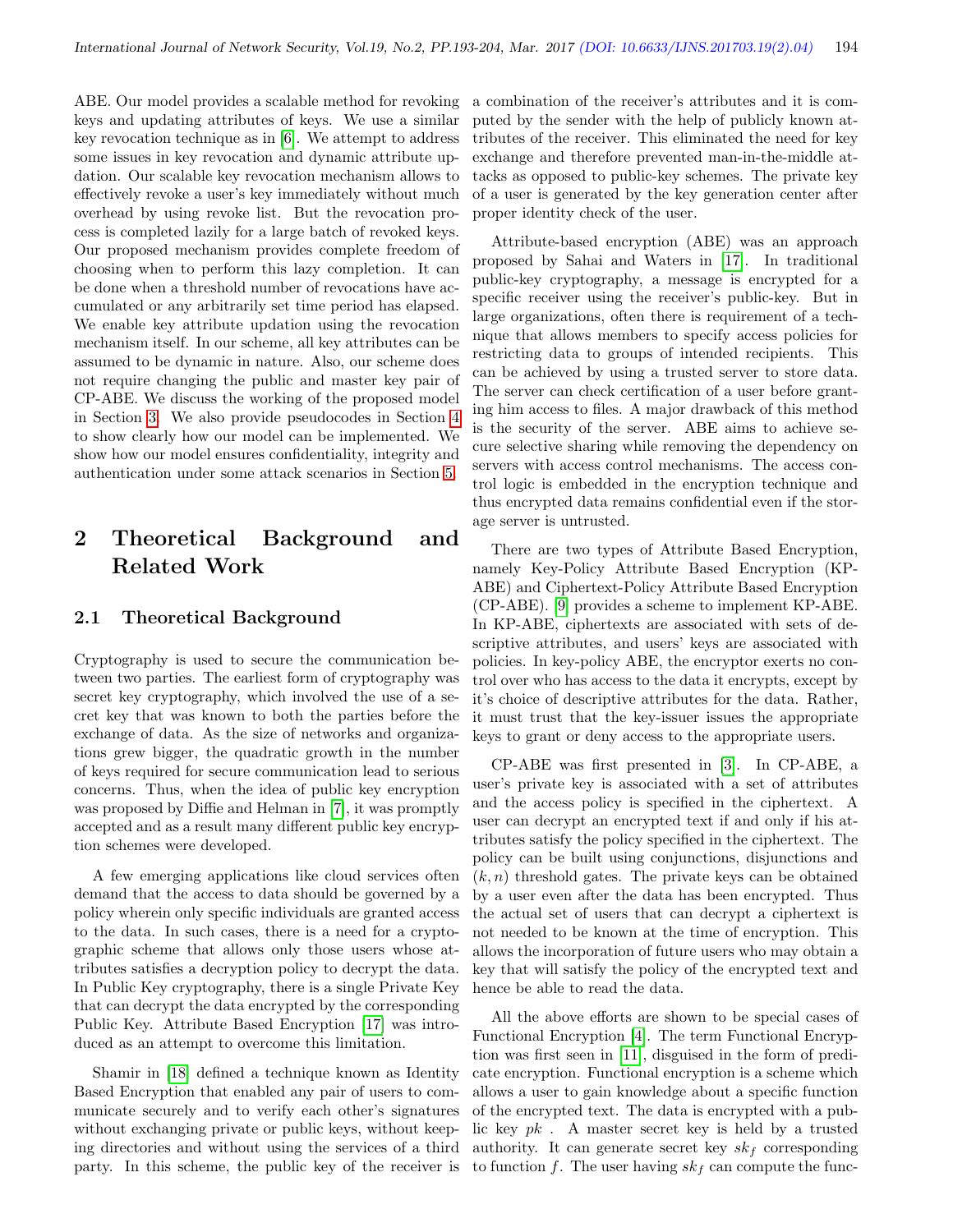tion  $f$  on any encryption of  $x$ . There are four phases in a functional encryption system - setup, keygen, encryption and decryption. The setup phase generates a public key and the master secret key. Keygen phase generates the secret key  $sk_k$ . Encryption phase encrypts a message x with the public key. Decryption phase enables user to compute  $F(k, x)$  from the encrypted message. Functional encryption systems have a wide range of applications today like spam filtering on encrypted mail, expressive access control and mining on large datasets.

# 2.2 Related Work

The issue of user key revocation in CP-ABE is not addressed often in the proposed schemes. Majority of the authors who propose schemes focus on proving the security of their scheme. Piretti, Traynor and McDaniel in [\[15\]](#page-10-12) roughly addressed the issue of attribute revocation for the first time. They suggested that each attribute should be valid only within a particular time-frame. After the validity of the attribute expires, the system administrator will release latest version of the attribute. The user updates his key based on the latest available version of the attribute. To revoke an attribute, the latest version of the attribute will not be released. The major problem with this solution is that of time synchronization between the system administrator and the user. To overcome this shortcoming, Bethencourt in [\[3\]](#page-10-9) proposed that every key of a user should have an expiration date. A user will be able to decrypt the message only if the date of encryption of message is less than the expiration date of the user's key.

In [\[20\]](#page-10-13), it is proposed that whenever an attribute needs to be revoked, the key generation authority will redefine the master key components of the revoked attributes. The corresponding public key components are also redefined. The user's secret keys need to be updated for data access. The new data is encrypted using the new public key. To perform these updates, proxy re-key's [\[13\]](#page-10-14) are generated by the authority. Using these re-key's, the proxy servers can update the existing ciphertexts on the storage sever as well as the user's secret keys. This maintains backward compatibility in the system. This method transfers the load of the authorities onto the proxy servers leading to better performance than the methods proposed in [\[3\]](#page-10-9) and [\[15\]](#page-10-12).

Chen and Gerla in [\[5\]](#page-10-15) proposed a fading function based method for implementing dynamic attributes. In their method, the concept of a fading function,  $F(x,y)$  was introduced. This function takes two parameters as input, the attribute name and the time at which its value is to be determined. It then outputs a unique value based on these two parameters. If the sender sends a message at time t<sub>1</sub>, the receiver will be able to decrypt that message at time t2 if and only if  $F(\text{attribute}, t1) = F(\text{attribute}, t2)$ t2).

Weber in [\[19\]](#page-10-16) proposed a method for incorporating the type of dynamic attributes whose values can be expressed in a list. He proposed that each attribute should be converted into a group element and then those elements should be translated into appropriate components of the private key. These components are transferred to the users device and stored in a secured compartment of the device that cannot be accessed by the user. All these attributes are bound together using a common random factor during the key generation process resulting in blinding of each key component. This in turn also blinds the ciphertext when the attributes are used in it. During the decryption process, the same common random factor is used to unblind the ciphertext. The malicious users cannot combine the components of the different keys in the same manner as an authentic user and thus the decryption algorithm will fail.

Chuha, Roy and Stoev in [\[6\]](#page-10-6) use the concept of negative attributes to allow immediate key revocation, and the revocation process is completed lazily after a fixed time slice expires. To handle key attribute update, they propose that two separate access tress should be used for encryption process. One tree is for static attributes and other is for dynamic attributes. The tree of dynamic attributes is connected via a dummy node in the main access tree. After encryption using the main tree, the part of ciphertext that corresponds to dynamic attributes is separated out and re-encrypted using the access tree for dynamic attributes. The receiver applies original key to remaining part of ciphertext and obtains a key from the local key server for decrypting the dynamic attributes part of the cipher-text. Our model uses a similar technique but allows more flexibility and efficiency for key revocation by providing a mechanism to complete the revocation process after an arbitrary time limit or upon reaching a threshold number of revocations. Also, our scheme uses a simple technique for key attribute updation using the revocation mechanism. This allows making all key attributes dynamic.

Doshi in [\[8\]](#page-10-17) proposed that for updating an attribute, the user should return his old secret key and the CA will give the user the new secret key to the user after verifying the new value of the attribute. The keygen algorithm takes old values from old secret key. An algorithm for using this technique in semi-trusted environment is also discussed in it.

# <span id="page-2-0"></span>3 Proposed Secure Communication Model

We propose a Secure Communication Model that allows expressive access control without the use of a secure storage server. The model has been developed using the cpabe-toolkit [\[2\]](#page-10-18).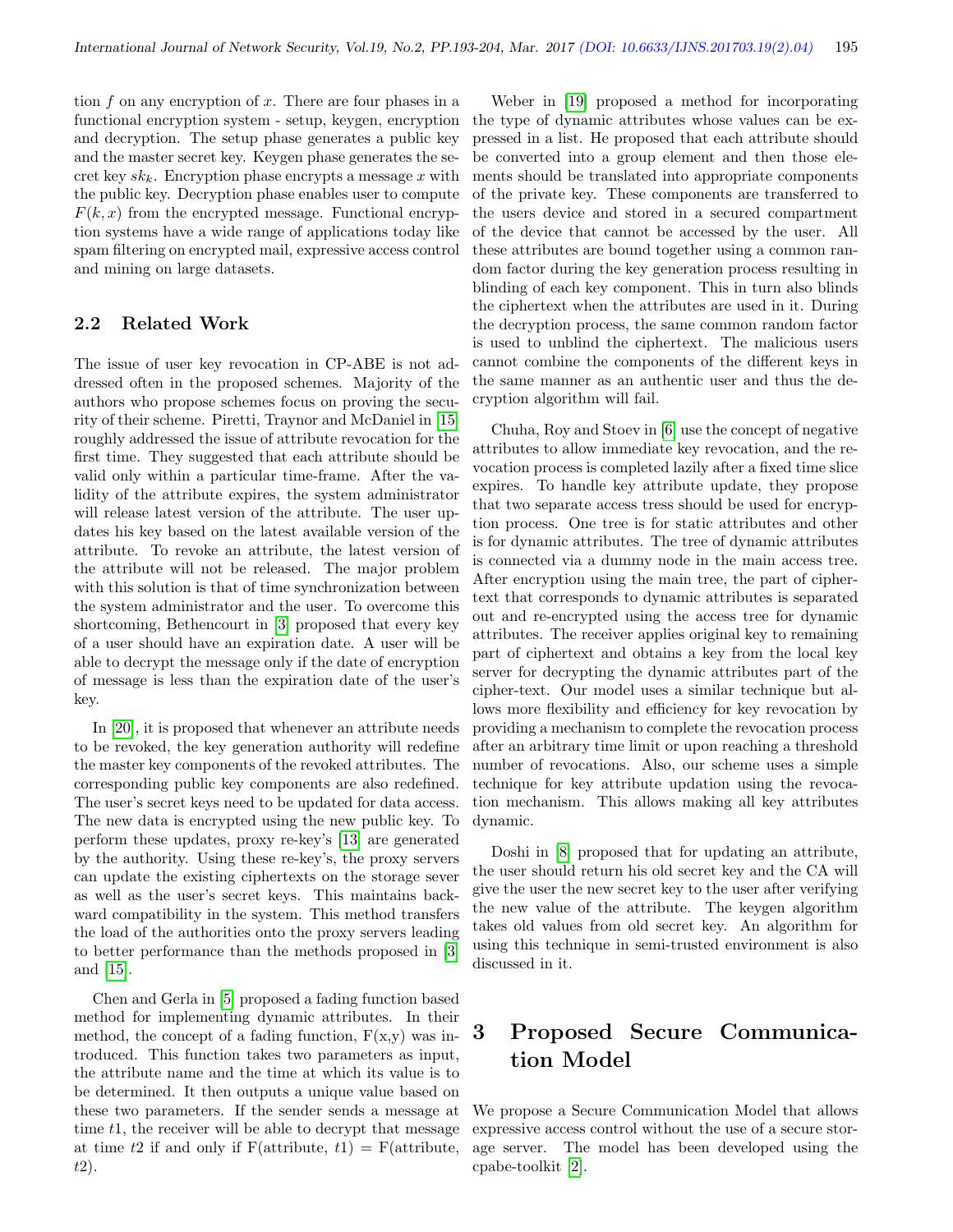The CP-ABE toolkit provides four command line tools to perform the various operations of the CP-ABE scheme proposed in [\[3\]](#page-10-9). They can be used manually or can be invoked by larger systems. The four command line tools are:

- cpabe-setup generates a public key and a master secret key;
- cpabe-keygen generates a private key with a given set of attributes;
- cpabe-enc encrypts a file according to a policy, which is an expression in terms of attributes;
- cpabe-dec decrypts a file using a private key.

Our proposed model provides the following functionalities:

- Sending file to intended audience A user can specify the attributes of the intended audience while sending a file. The model ensures that only the intended audience will be able to view the file.
- Receive files A user can receive the files intended for him.
- Revoke access rights of some user This is necessary if some user is no longer a part of the network and should not have access to the network's files.
- Update access rights of some user This is necessary if the role of some user in the network changes.

Figure [1](#page-4-0) shows a use case diagram of the model.

#### <span id="page-3-0"></span>3.1 Components of the Proposed Model

The model has three entities, namely the Repository, Key Generation Center (KGC) and the users. The Repository and the KGC interact with the users to perform several tasks.

The Repository is a central server accessible to all. It is assumed that this server is not secure. The repository stores the encrypted files sent by all users, along with the timestamp when each file was uploaded at server, sending user's id and the minimum Key Version required to decrypt the file. The Repository has a Public-Private key pair. All data sent from repository is signed using its Public key.

The Key Generation Center (KGC) performs the tasks related to key management. It stores the user's attributes and performs tasks such as initial key distribution, key revocation, distributing Revoke List and Active Key Version, key renewal and updating user's attributes. The KGC has a Public-Private key pair. All data sent from KGC is signed using its Public key.

Each user has access to KGC and Repository. They have their own private key (i.e. cp-abe secret key), KGC and Repository's public key and the CP-ABE public key with them.

A private key in CP-ABE is associated with a set of attributes. In our proposed model, each private key has two types of attributes - User Attributes and Essential Attributes. User Attributes describe the user. E.g. department, name, experience, salary, etc. Essential Attributes are used to implement the model features. They are key id and Key Version. For a key to decrypt a file, in addition to satisfying the constraints on user attributes, it also needs to satisfy the constraints on essential attributes.

Each user has a user id which uniquely identifies him within the organization. Each key has a key id that uniquely identifies a key. At any given point of time, each user id may be associated with only one key id. Each key id is uniquely associated with a fixed set of attributes. So, the key id associated with a user has to be changed if the attributes of the user are changed.

At any point of time, the whole system will have an Active Key Version. It is a positive integer that is used for implementing the key revocation feature of the model. It starts from 1 and can only be incremented. Every key also has a Key Version as one of its attributes which may be less than or equal to the Active Key Version.

#### <span id="page-3-1"></span>3.2 The Proposed Model

When a new user enters the organization, he is authenticated at the KGC. His attributes are stored in a database at the KGC and a private key is provided to him. The public key of KGC and Repository is also provided to him. It is assumed that these functions are done through direct physical contact. A user must maintain the secrecy of his private key.

Further updates in the private key don't require direct physical contact as the KGC can simply encrypt the updated private key using cp-abe with policy such that only the concerned user may be able to decrypt it.

#### 3.2.1 Send a File

For encrypting a file, the following data is required:

- 1) cp-abe Public key It is publicly available and each user has a local copy on their own machine.
- 2) Revoke List This is the list of key ids which have been revoked since the last Active Key Version update.
- 3) Active Key Version This is the Active Key Version as discussed in Section [3.1.](#page-3-0)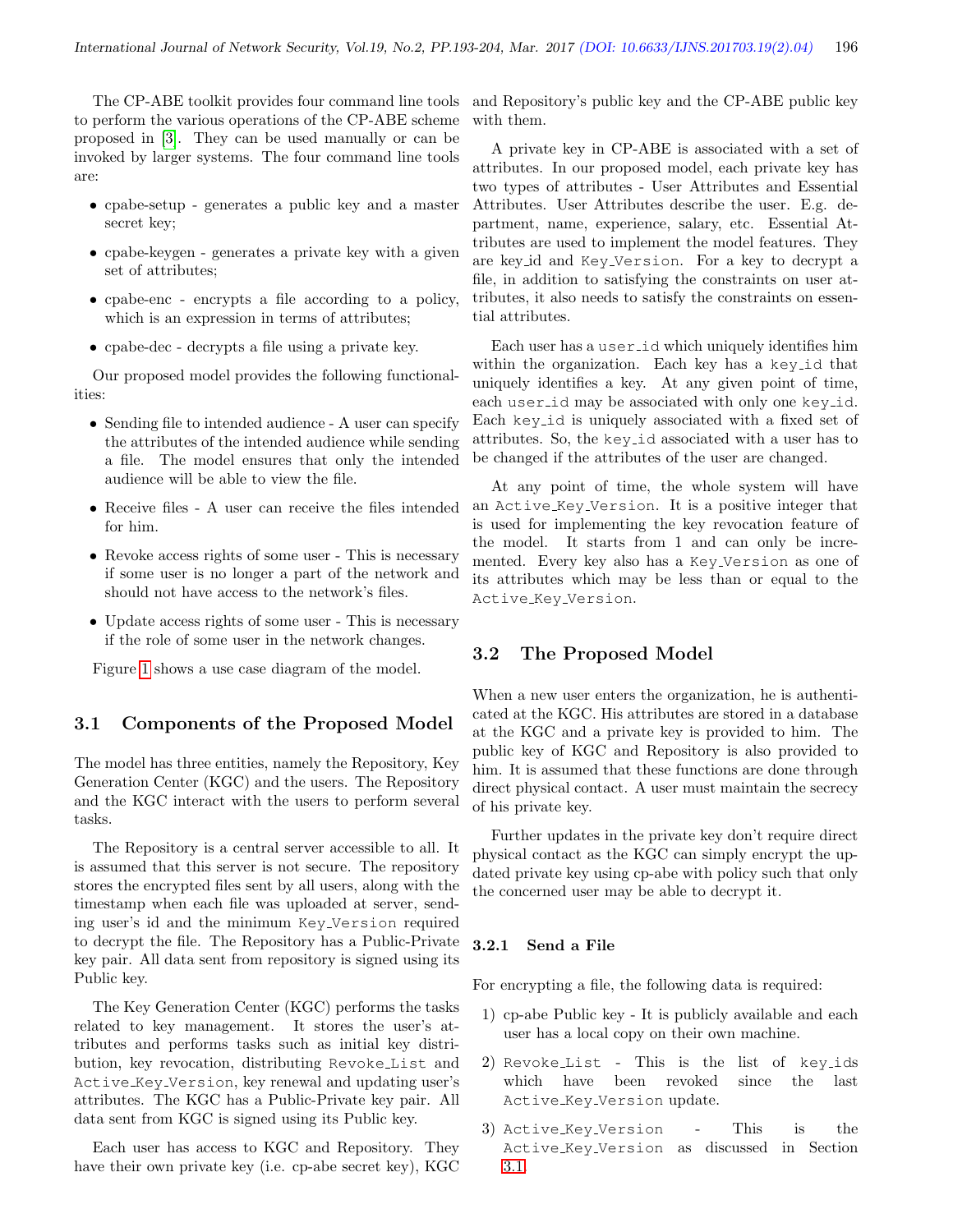<span id="page-4-0"></span>

Figure 1 Use case diagram for the communication model

The Revoke<sub>-List</sub> and Active<sub>-Key-Version are</sub> stored at the KGC and are fetched every time a file needs to be encrypted.

The following steps are followed when a user uploads a file to repository:

- 1) User obtains the current Revoke List, and Active Key Version from the KGC.
- 2) User select the policy file. The policy file contains a boolean formula that describes the User Attributes of the intended audience.
- 3) User generates the augmented policy file. In this step, the boolean formula in the policy file is augmented with constraints on the essential attributes. It includes the following:
	- minimum Key Version required to decrypt the file, which is the Active Key Version. E.g. If the Active Key Version is 2, then version  $>= 2$  is used;
	- list of revoked key\_ids. The key\_id that tries to decrypt the file should not be any of these. E.g. If the Revoke List is  $(4, 6, 10)$ , then  $(key_id != 4 and key_id != 6 and key_id !=$ 10) is used.

Thus, the (augmented policy)  $=$  (original policy) and (constraints on essential attributes). E.g. (augmented policy) = (original policy) and (  $(key_id!)$ 4 and key\_id  $!= 6$  and key\_id  $!= 10$ ) and version  $>= 2.$ 

- 4) User encrypts the selected file using cp-abe with policy as the augmented policy generated.
- 5) User sends 'Upload Request' to Repository along with his user id.
- 6) Repository generates Asymmetric Key Pair (K1, K2) such that K1 and K2 are inverse of each other as done in RSA [\[16\]](#page-10-19).
- 7) Repository encrypts K1 using cp-abe with policy such that only the concerned user's key be able to decrypt it.
- 8) Repository signs the encrypted data with his Public Key and sends it to the user.
- 9) User receives signed and encrypted K1 from Repository. He verifies the signature and decrypts K1.
- 10) User signs the encrypted file that he wants to upload with K1.
- 11) User uploads the signed and encrypted file along with the minimum Key Version required to decrypt (which is the Active Key Version at the time of encryption) to the repository.
- 12) Repository receives the file, verifies the signature using K2 and stores it along with the upload timestamp and the minimum Key Version required to decrypt the file.

It should be noted that a key with Key Version less than the Active Key Version at the time of encryption of a file will not be able to decrypt the file. Such a key should be renewed before trying to use it to decrypt a file.

#### 3.2.2 File Refresh

The user may periodically check the repository for new files intended for him. The following steps are performed in this operation: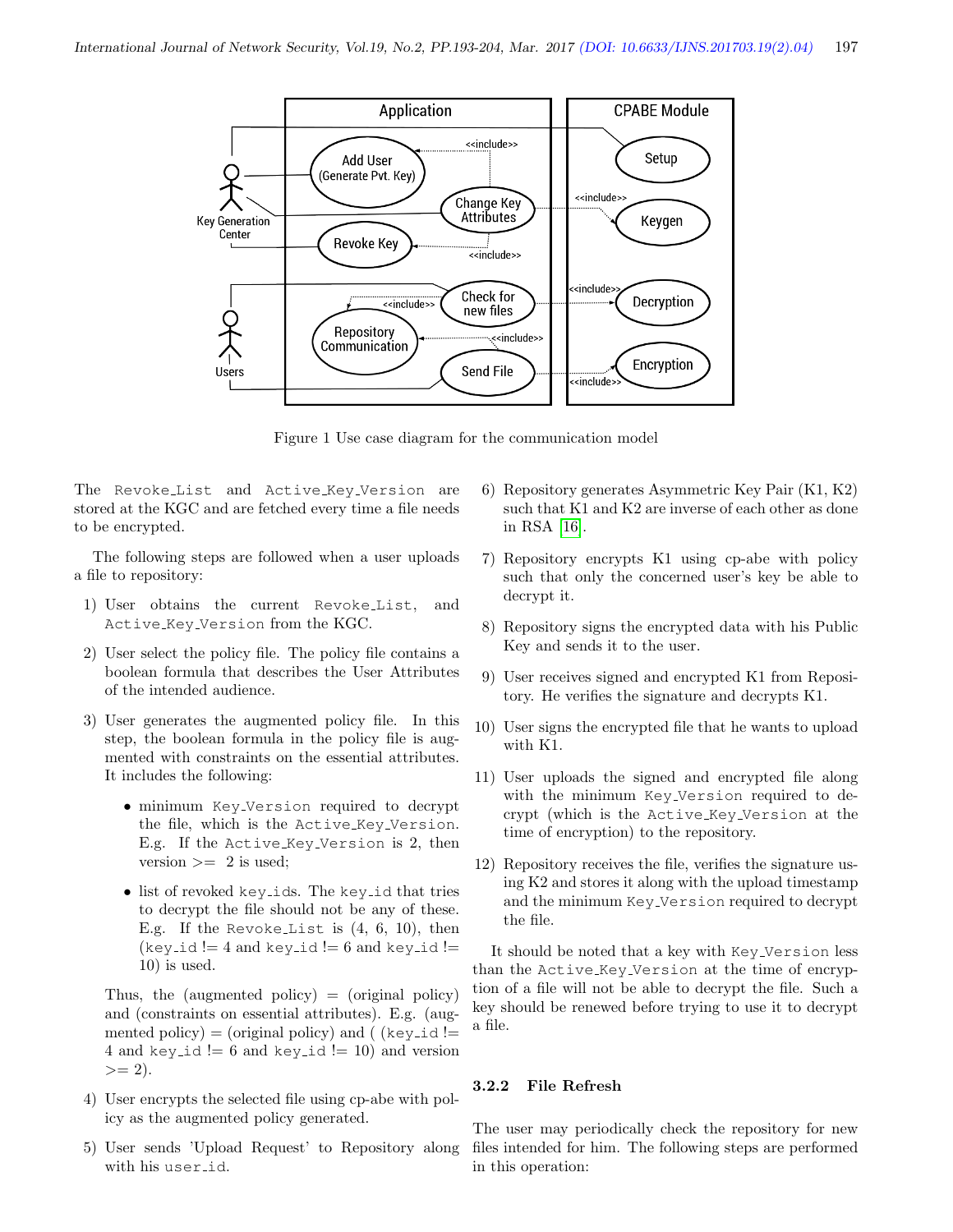- 1) User sends the File Refresh Request to the repository. In the request, the user also sends the timestamp of the last file refresh done by him.
- 2) Repository selects all files that were uploaded after the given timestamp along with the upload timestamp and the minimum Key Version requirement of each file. Repository signs this data with his Public Key and sends the signed data to user.
- 3) User receives data from Repository and verifies the signature.
- 4) If the maximum of Key Version requirement of all received files is greater than the Key Version of the key possessed by the user, then he requests for an updated key from the KGC otherwise the next step is skipped.
- 5) (skipped if not required) The KGC generates another private key using cp-abe module for the user using his attributes (that were stored at KGC) and the Active Key Version of system. KGC encrypts the new key using cp-abe with policy such that only the concerned user be able to decrypt it. KGC signs the encrypted key with its Public Key and sends it to user. If the key id of the user has been revoked, the KGC doesn't return any new key.
- 6) (skipped if key id was revoked) User receives the signed and encrypted updated key from KGC. He verifies the signature and decrypts it with his old key.
- 7) User tries to decrypt each file using cp-abe module one by one using his private key (which may or may not be updated in the above step).
- 8) User deletes the files that couldn't be decrypted and can view those that were successfully decrypted.

#### 3.2.3 Key Revocation

The KGC receives request from the administration for revoking a certain key. The following steps are performed at the KGC:

- KGC adds the key id to the Revoke List. Now whenever, a user requests the Revoke List, this new list will be sent. So, when the user encrypts the file, the augmented policy will make sure that the none of the revoked keys can decrypt the file.
- It marks the key id in its database.

This is a temporary fix for revoking keys as it is not scalable. The size of the Revoke List will keep on increasing and lead to increased overhead. When a certain number of revoke keys have accumulated OR a fixed time period has passed, the following process will be done by KGC:

- 1) KGC increments the Active\_Key\_Version of the system.
- 2) KGC sets the Revoke List to empty.

Now, whenever a file is encrypted, the new Active Key Version will be used to construct the augmented policy. As the existing keys have old Key Version, they will not be able to decrypt it. The users may then ask the KGC for key renewal. They will be given their new keys, which will have the same attributes as their old key, but with the Key Version incremented. The revoked users marked in the database will not be issued new keys.

Note that the user can still use his revoked key to decrypt only those messages that had been encrypted before his key was revoked.

#### 3.2.4 Update Attributes

When the KGC receives request to update attributes of a particular user, the following steps are performed:

- 1) KGC finds the current key id associated with the concerned user and revokes that key.
- 2) KGC generates a key with a new key id, new attributes and Active Key Version.
- 3) KGC encrypts the updated key using cp-abe with policy such that only the old key of concerned user be able to decrypt it.
- 4) KGC signs the encrypted updated key. KGC sends the data to user.
- 5) User receives the data, verifies the signature and decrypts the updated key using his old key.

Note that even after receiving his new updated key, the user still possesses his old key. This old key can be used to decrypt only those messages that had been encrypted before his attributes were updated.

# <span id="page-5-0"></span>4 Pseudocodes

This model has been implemented using socket programming. There are three modules - User, Repository and KGC. The KGC and Repository modules run on a server and service requests sent by User module. The user can invoke commands for sending files or doing a file refresh through his modules. Calls are made to the CP-ABE toolkit to perform various functions.

The list of functions, invoked in various pseudocodes, along with their description is as follows:

• cpabe-keygen(masterkey, public key, attributes) - CP-ABE module function that returns a private key associated with given attributes.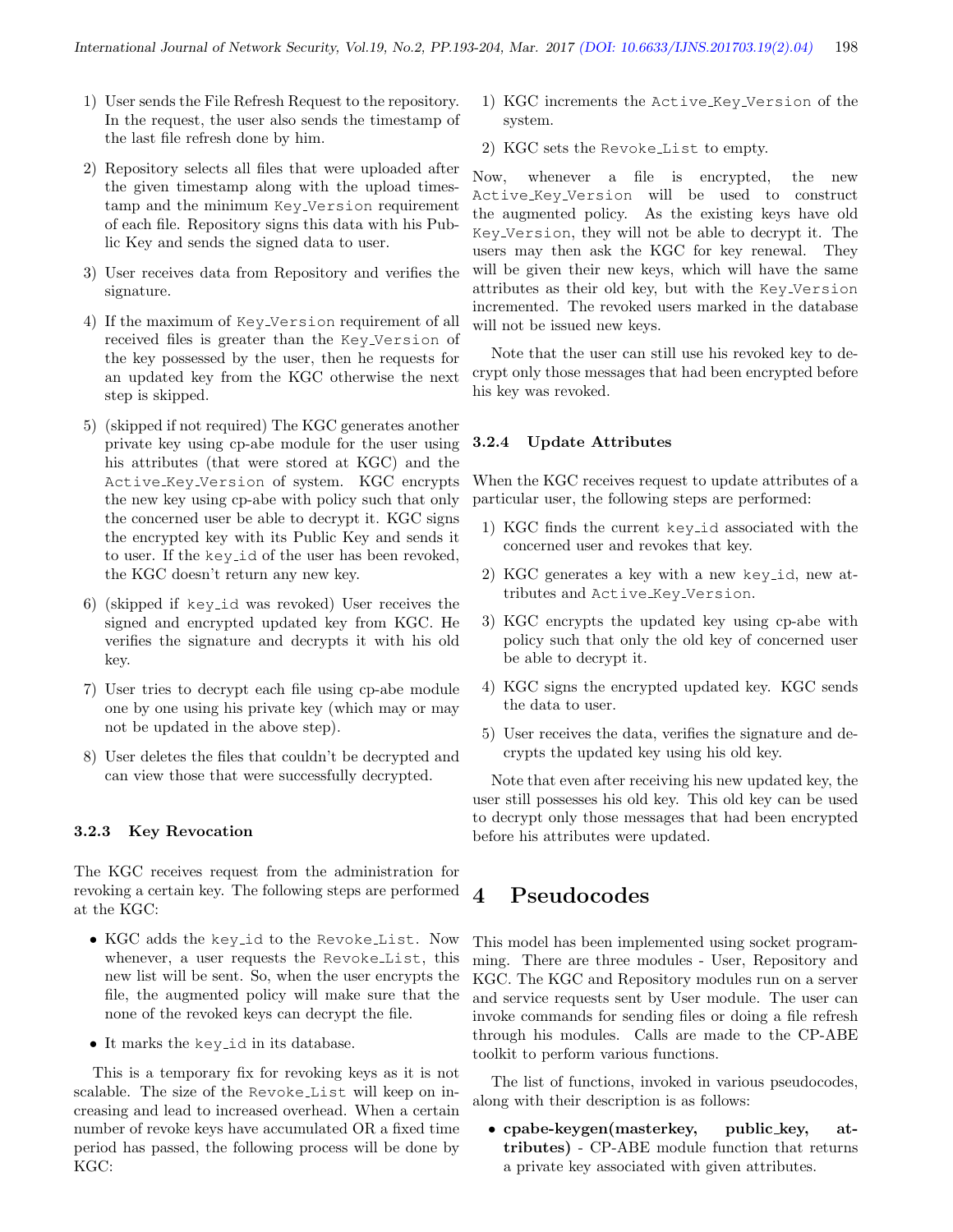- $\bullet$  cpabe-enc(public\_key, plain\_text, policy) CP-ABE module function that returns encrypted file with given policy.
- cpabe-dec(public\_key, private\_key, encrypted text) - CP-ABE module function that returns decrypted file if the provided key satisfies the policy.
- request(request\_type, receiver, ...) sends the specified request to the receiver with optional arguments and returns response from receiver.
- response(data) sends data in response to the current request.
- send(data, receiver) sends the data to specified receiver.
- receive(data) receives data from current connection.
- verify(attributes) verify if the passed attributes are correct.
- new  $keyID()$  generates a new unique key id.

The following notations are obeyed in the pseudocodes:

- $(msg)_{k1}$  msg encrypted using Public Key cryptography with key k1. Denotes encryption, if k1 is public key. Denotes signing, if k1 is private key.
- ${msg}_{pol}$  msg encrypting using cpabe-enc with policy pol.

#### 4.1 Repository Module

1) Response to File Refresh Request - This procedure in Pseudocode [1](#page-6-0) is invoked while receiving new files.

<span id="page-6-0"></span>Pseudocode 1 Response to Refresh Request

#### Input:

- last refresh TS : Timestamp of last file refresh done by user
- 1: procedure Process Request('Refresh Messages', last refresh TS)
- 2:  $pkt \leftarrow$ ''
- 3: for all msg whose  $TS$  is  $>$  last\_refresh\_TS do
- 4:  $pkt \leftarrow pkt + (msg, sender_user_id, upload_TS,$ key version required)
- 5: end for
- 6: signed\_pkt  $\leftarrow$  (pkt)<sub>REPO-priv-key</sub>
- 7: Response (signed pkt)
- 8: end procedure

2) Response to Upload Request - This procedure in Pseudocode [2](#page-6-1) is invoked when the user sends File Upload Request.

# <span id="page-6-1"></span>Pseudocode 2 Response to Upload Request Input:

- user id : user id of the user who sent Upload Request
- 1: procedure PROCESS\_REQUEST('Upload Request', user id)
- 2:  $(K1, K2) \leftarrow$  generate Asymmetric key pair
- 3: sender\_key\_id  $\leftarrow$  key\_id\_map[user\_id]
- 4: policy  $\leftarrow$  'key\_id=sender\_key\_id'
- 5:  ${K1}_{\text{policy}} \leftarrow \text{cpabe-enc (pub\_key, K1, policy)}$
- 6: signed\_msg1  $\leftarrow (\lbrace K1 \rbrace_{\text{policy}})_{\text{REPO\_priv\_key}}$
- 7: Response (signed msg1)
- 8: Receive (signed msg2)
- 9:  ${msg}_{policy} \leftarrow (signed_msg2)_{K2}$
- 10: store  $({\{msg\}_{policy},$  Current TS, Key\_version, user id)
- 11: end procedure

#### 4.2 User Module

1) Essential Constraints Generation - This procedure in Pseudocode [3](#page-6-2) is invoked by send file method.

# <span id="page-6-2"></span>Pseudocode 3 Essential constraints generation Input:

Revoke List : List of key id that are revoked AKV : Active Key Version of the system

- 1: procedure ESSENTIAL\_CONSTRAINTS\_GEN (Revoke List, AKV):
- 2: essential\_constraints  $\leftarrow$ ''
- 3: for all x in Revoke List: do
- 4: essential constraints  $\leftarrow$  essential constraints + 'and key  $id$  !  $=x'$
- 5: end for
- 6: essential constraints  $\leftarrow$  essential constraints + 'and key\_version  $>= AKV'$
- 7: return essential constraints
- 8: end procedure
- 2) Send File This procedure in Pseudocode [4](#page-7-1) is invoked when the user decides to upload file to Repository.
- 3) File Refresh This procedure in Pseudocode [5](#page-7-2) is invoked when the user wants to receive new files.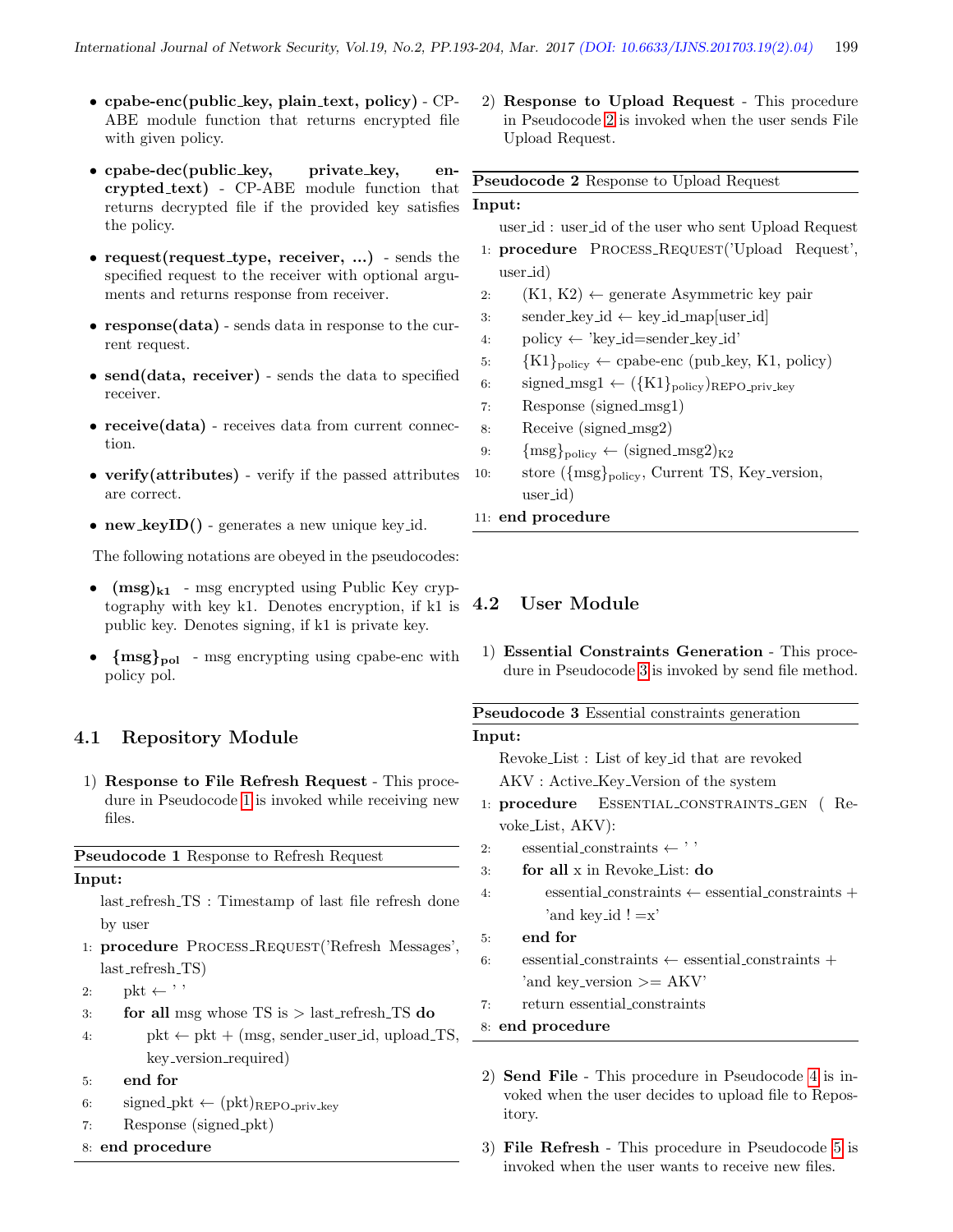<span id="page-7-1"></span>

| Pseudocode 4 Send file<br>Input:     |                                                                         |              | Pseudocode 5 File Refresh<br>Input:                                           |  |
|--------------------------------------|-------------------------------------------------------------------------|--------------|-------------------------------------------------------------------------------|--|
|                                      |                                                                         |              |                                                                               |  |
|                                      | policy: Boolean formula denoting which users the file                   |              | invoking user.                                                                |  |
|                                      | is intended for                                                         |              | last_refresh_TS: Timestamp of last File Refresh done                          |  |
| 1: procedure SEND_FILE(msg, policy): |                                                                         | by the user. |                                                                               |  |
| 2:                                   | signed_pkt1 $\leftarrow$ Request ( 'Revoke_List and                     |              | 1: procedure REFRESH(CKV, last_refresh_TS):                                   |  |
|                                      | Active_Key_Version', KGC)                                               | 2:           | signed_pkt $\leftarrow$ Request ('Refresh Messages',                          |  |
| 3:                                   | $(Revoke\_List, AKV) \leftarrow (signed\_pkt1)_{KGC\_pub\_key}$         |              | $last_refresh_TS)$<br>REPO,                                                   |  |
| 4:                                   | $essential_{\rm~constraints} \leftarrow$ Essential constraints gen      | 3:           | $Message_list \leftarrow (signed៊_Pkt)_{REPO\_pub\_key}$                      |  |
|                                      | (Revoke_List, AKV)                                                      | 4:           | Required_version $\leftarrow$ Max (version requirement of                     |  |
| 5:                                   | augmented-policy $\leftarrow$ '(' + policy + ')' +                      |              | all files)                                                                    |  |
|                                      | essential_constraints                                                   | 5:           | if Required_version $>$ CKV then                                              |  |
| 6:                                   | ${msg}_{augmented\_policy} \leftarrow cpabe\text{-}enc (pub\_key, msg,$ | 6:           | signed_pkt $\leftarrow$ Request ('Update Key_Version',                        |  |
|                                      | augmented_policy)                                                       |              | KGC, user_id)                                                                 |  |
| 7:                                   | signed_pkt2 $\leftarrow$ Request ('Upload Request',                     | 7:           | ${\{\text{new\_key}\}}_{\text{key_id}} = \text{requester\_key_id} \leftarrow$ |  |
|                                      | REPO, user_id)                                                          |              | $(signed{\text{-}pkt})_{KGC{\text{-}pub\text{-}key}}$                         |  |
| 8:                                   | ${K1}_{key\_id = sender\_id} \leftarrow (signed-pkt2)_{REPO-pub\_key}$  | 8:           | $new\_key \leftarrow cpabe-dec (pub\_key, priv\_key,$                         |  |
| 9:                                   | $K1 \leftarrow$ cpabe-dec (pub_key, priv_key, {K1}                      |              | ${\rm new\_key}_{\rm key\_id=requester\_key\_id}$                             |  |
|                                      | key_id=sender_id)                                                       | 9:           | end if                                                                        |  |
| 10:                                  | signed_msg $\leftarrow (\{msg\}_{augmented\_policy})_{K1}$              | 10:          | for all enc_msg in Message_list do                                            |  |
| 11:                                  | send (signed_msg, REPO)                                                 | 11:          | $(msg, status) \leftarrow cpabe-dec (pub\_key, priv\_key,$                    |  |
| 12: end procedure                    |                                                                         |              | $enc_{\text{msg}}$                                                            |  |
|                                      |                                                                         | 12:          | if status $=$ fail then                                                       |  |
|                                      |                                                                         | 13:          | delete msg                                                                    |  |
| 4.3                                  | <b>KGC</b> Module                                                       |              | $-1$ $-$                                                                      |  |

- 1) Response to Revoke List and Active Key Version request - This procedure in Pseudocode [6](#page-7-3) is invoked when the user sends Request for Revoke List and Active Key Version.
- 2) Response to Attribute Updation This procedure in Pseudocode [7](#page-8-0) is invoked when KGC has to update attributes of the user.
- 3) Response to Update **key version** Request This procedure in Pseudocode [8](#page-8-1) is invoked when the user sends Update key\_version request.
- 4) Response to revoke user key request This procedure in Pseudocode [9](#page-8-2) is invoked when a user's key is to be revoked.

# <span id="page-7-0"></span>5 Security Analysis of the Model

The KGC, Repository and user exchange information between them over an unsecure network to achieve the functionalities described in Section [3.2.](#page-3-1) We justify that our model ensures Confidentiality, Integrity and Authentication of the information exchanged.

Any message that the KGC or Repository send to a user is signed by their private key. Signing ensures in-

# <span id="page-7-2"></span>14: else 15: show msg 16: end if 17: end for 18: last\_refresh\_TS  $\leftarrow$  Max (TS of all files) 19: end procedure

<span id="page-7-3"></span>Pseudocode 6 Response to Revoke List and AKV request

- 1: procedure PROCESS\_REQUEST( ' Revoke\_List and Active\_Key\_Version '):
- 2: msg  $\leftarrow$  List of revoked user + AKV
- 3: signed\_msg  $\leftarrow$  (msg)<sub>KGC\_priv\_key</sub>
- 4: Response (signed msg)
- 5: end procedure

tegrity of information as well as authentication of its source. This signing process takes place in two cases-

- When the user requests Revoke List and Active Key Version from KGC, the KGC signs the packet containing this data before sending it to the user.
- When the user requests Repository for File Refresh,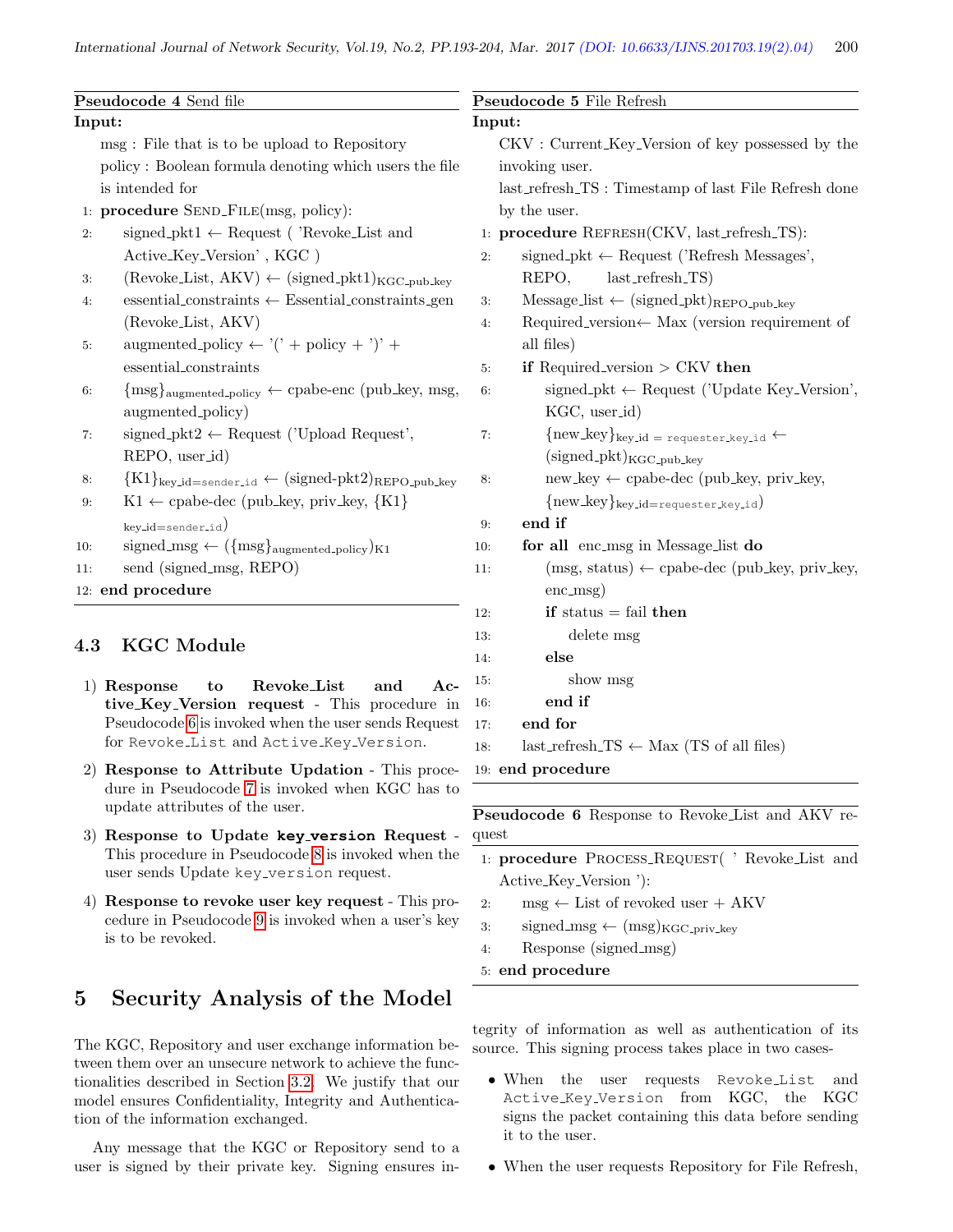<span id="page-8-2"></span><span id="page-8-0"></span>

|        | <b>Pseudocode 7</b> Response to attribute updation                                                                                                                  |    | Pseudocode 9 Response to revoke user key request                                                                                                                                                            |  |  |
|--------|---------------------------------------------------------------------------------------------------------------------------------------------------------------------|----|-------------------------------------------------------------------------------------------------------------------------------------------------------------------------------------------------------------|--|--|
| Input: |                                                                                                                                                                     |    | Input:                                                                                                                                                                                                      |  |  |
|        | user_id: user_id of User whose attributes have to be<br>updated<br>new_attributes : Updated attributes of the user<br>1: procedure PROCESS_REQUEST('Attribute upda- |    | key_id: key_id of key that has to be revoked<br>Revoke List: List of key ids that have been revoked<br>Threshold: Maximum allowed size of Revoke List<br>PROCESS_REQUEST('Revoke<br>$1:$ procedure<br>Key', |  |  |
|        | tion', user_id, new_attribute)                                                                                                                                      |    | $key_id)$ :                                                                                                                                                                                                 |  |  |
| 2:     | verify(new_attributes)                                                                                                                                              | 2: | $Revoke\_List \leftarrow Revoke\_List + key\_id$                                                                                                                                                            |  |  |
| 3:     | $\text{attributes}[\text{user_id}] \leftarrow \text{new}_\text{-} \text{attributes}$                                                                                | 3: | if Size (Revoke List) > Threshold then                                                                                                                                                                      |  |  |
| 4:     | $old_{\text{key_id}} \leftarrow \text{key_id\_map}[\text{user_id}]$                                                                                                 | 4: | $AKV \leftarrow AKV + 1$                                                                                                                                                                                    |  |  |
| 5:     | Request( 'Revoke Key', KGC, old_key_id)                                                                                                                             | 5: | Revoke_List $\leftarrow \phi$                                                                                                                                                                               |  |  |
| 6:     | $key_id_map[user_id] \leftarrow new_keyID()$                                                                                                                        | 6: | end if                                                                                                                                                                                                      |  |  |
| 7:     | $new_{key} \leftarrow$ cpabe-keygen (master_key, pub_key,                                                                                                           |    | 7: end procedure                                                                                                                                                                                            |  |  |
|        | $\text{attributes}[\text{user_id}] + \text{key_id} \text{__map}[\text{user_id}] + \text{AKV})$                                                                      |    |                                                                                                                                                                                                             |  |  |
| 8:     | $policy \leftarrow 'key_id = old_key_id'$                                                                                                                           |    | old key can decrypt it.                                                                                                                                                                                     |  |  |
| 9:     | ${\{\text{new\_key}\}}_{\text{key\_id}} = \text{old\_key\_id} \leftarrow \text{cpabe-enc}$                                                                          |    |                                                                                                                                                                                                             |  |  |
| 10:    | (pub_key, new_key, policy)<br>signed-pkt $\leftarrow (\{\text{new\_key}\}_{\text{key\_id}} = \text{old\_key\_id})$                                                  |    | • When a user has to send files to other users, the user<br>encrypts data using cpabe-enc before uploading it to<br>Repository.                                                                             |  |  |
| 11:    | KGC <sub>-priv-key</sub><br>Response(signed-pkt)                                                                                                                    |    | When a user wants to send any data to the Repository,                                                                                                                                                       |  |  |

```
12: end procedure
```
<span id="page-8-1"></span>Pseudocode 8 Response to update key version request Input:

user id : user id of user who sends the Update Key Version Request

AKV : Active Key Version of the system

- 1: procedure PROCESS\_REQUEST ( 'Update Key Version', user id ):
- 2: requester\_key\_id  $\leftarrow$  key\_id\_map[user\_id]
- 3: new key  $\leftarrow$  cpabe-keygen (master key, pub key,  $\text{attributes}[\text{user_id}] + \text{requester\_key_id} + \text{AKV}]$
- 4: policy  $\leftarrow$  'key\_id = requester\_key\_id'
- 5: { $new\_key$ } $_{policy} \leftarrow$  cpabe-enc (pub\_key, new\_key, policy)
- 6: signed\_pkt  $\leftarrow (\{\text{new\_key}\}_{\text{policy}})_{\text{KGC\_priv\_key}}$

```
7: Response(signed-pkt)
```
8: end procedure

the Repository signs all the files before sending them to the user.

When confidential data is sent to any user, encryption is done using cpabe with appropriate policy. This ensures confidentiality of information. This takes place in two scenarios.

• When the KGC sends a renewed key to user, the KGC encrypts the renewed key using cpabe-enc. The policy specified is such that only the intended user's an asymmetric key pair is generated by KGC when user wants to upload a file. Integrity of file is achieved because the file is signed by user before sending to Repository. Authentication is achieved because only the user who sent the 'Upload Request' will be able to decrypt K1 which is to be used to sign the data. Confidentiality of file is ensured because the file is encrypted using cp-abe before signing. This approach avoids the need for public-private key pair for each user.

# 5.1 Attack Scenarios

Figure [2](#page-9-0) describes the messages that are exchanged between various entities. We provide an analysis of how our communication model remains secure in the case of attacks carried out by an adversary on each of these messages.

- 1) Adversary fabricates Message 1 and sends it to KGC - In this case, there is no issue because Revoke List and Active Key Version are public information and our model doesn't require them to be held secretly.
- 2) Adversary intercepts Message 2, modifies it and sends the corrupted message instead - The attack will be curbed as Message 2 is signed by the KGC. If the adversary tries to carry out such an attack, the user will detect that the message has lost its integrity.
- 3) Adversary poses as a legitimate user U1 and tries to upload a harmful file to Repository ( Message 3 ) - An authentication mechanism is used by the Repository to verify the uploader. The Repository sends a message containing a key using which the uploader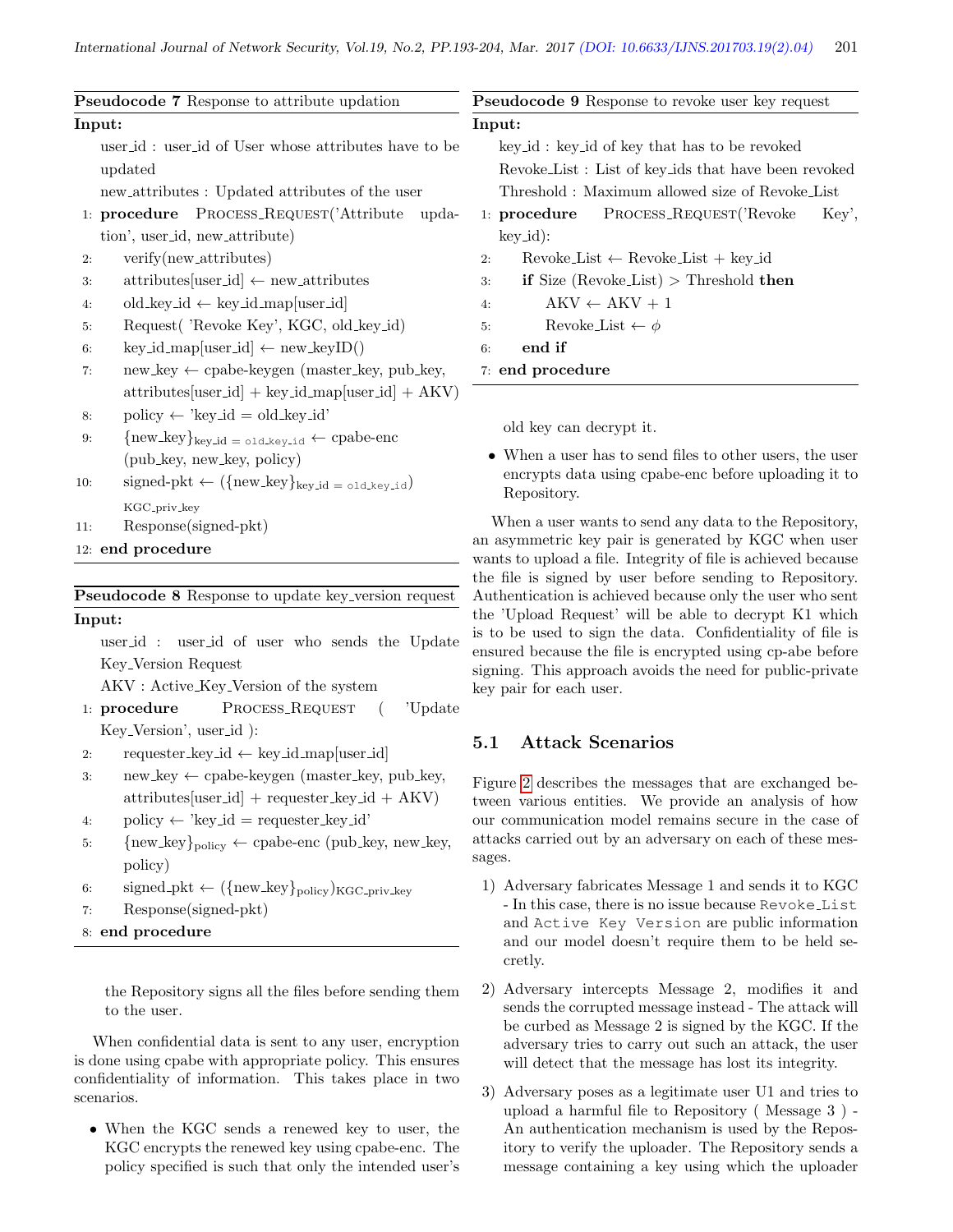<span id="page-9-0"></span>

Figure 2 Communication between different entities

is supposed to sign his file. The Repository encrypts this message using cpabe-enc with policy such that only U1's key be able to decrypt it. Therefore, the adversary will not be able to extract the key from KGC's message and won't be able to sign the file.

- 4) A legitimate user perpetrates an insider attack by uploading a harmful file to Repository - Due to the authentication mechanism employed by the Repository, the uploader of each file is known. After detection of the harmful file, this information can be used to take action against the user.
- 5) Adversary fabricates Message 4 posing as a legitimate user U1 - The KGC encrypts the renewed key using cpabe-enc and a policy such that only U1's old key may be able to decrypt it. So, the adversary will not be able to decrypt the Message 5 from KGC. Therefore, the adversary will not be able to obtain U1's key. The only thing that this attack succeeds in doing is generating a futile response from KGC.
- 6) Adversary intercepts Message 5 from KGC to find out a user's key - Due to the same reason given in previous attack scenario, this attack won't work.
- 7) Adversary intercepts Message 7 that was being sent to user U1 OR Adversary sends Message 6 to Repository - The files uploaded on the Repository are encrypted using cpabe-enc. The Repository sends these encrypted files in response to a Message 6. The adversary will not be able to decrypt any files.
- 8) Adversary intercepts Message 7 that was being sent

to user U1 and sends different files instead to U1 - The KGC signs the files before sending them to U1. Due to this, if an attacker tries to carry out such an attack U1 will detect that the files received by him are not from Repository.

In our proposed model, we rely on the security of the CP-ABE toolkit for the encryption and decryption process. We assume that data encrypted using the toolkit remains confidential. The toolkit implements the scheme proposed in [\[3\]](#page-10-9).

# 6 Conclusion and Future Scope

The secure communication model proposed by us allows users to selectively share files among other users. It is more secure than using a server to enforce access control because in the event the Repository is compromised, our model ensures that the files would remain confidential. A user's key can be revoked, which effectively revokes all access rights of the user. The user's attributes can also be updated, which effectively changes his access rights.

As compared to a PKI-based approach, our model has the following advantages:

1) There is no need for managing multiple public keys using Certificate Authorities. There are only 3 public keys in our model: cpabe public key, KGC and Repository public key. These are available to all since the initial key distribution.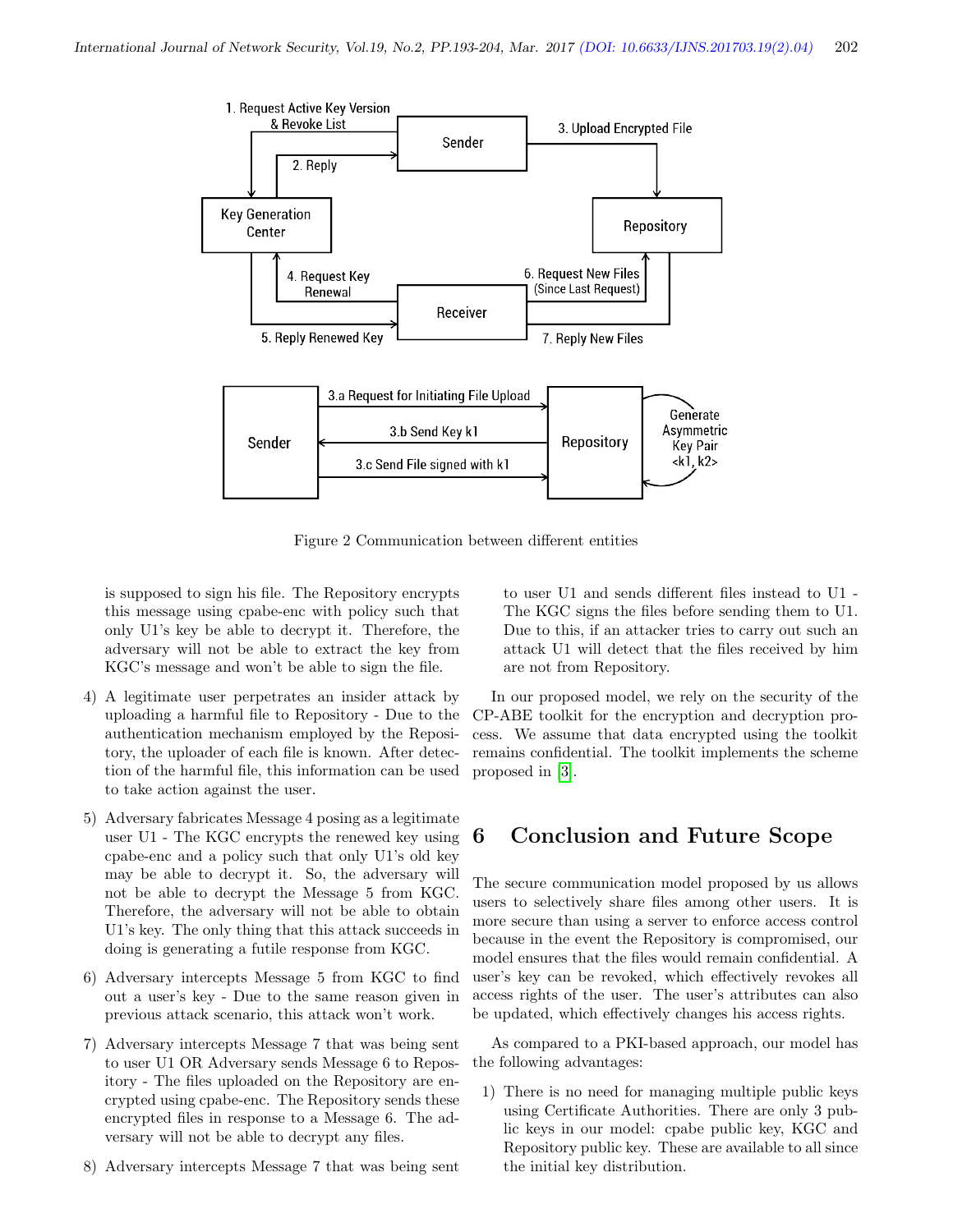- 2) For sending file to N users only one encryption is required as opposed to N encryptions in case of PKI.
- 3) The sender can simply specify the attributes of the intended audience. As opposed to PKI, he doesn't need to know exactly who constitutes the intended audience. Due to this property of our model, there is no need for each User to store the list of all users along with their attributes.

These advantages hold as long as there exists a secure and scalable implementation of KGC.

The following are a few areas which can be worked upon to make our proposed model more secure and flexible:

- 1) Provide a mechanism to change the Master key-Public key pair of CP-ABE in case the Master key is compromised or a brute force attack is successful in discovering the Master key. It is a challenge to incorporate this functionality while still allowing operations on files encrypted before the Master key change.
- 2) Formalize the mechanism to change public-private key pair of KGC and Repository.

# References

- <span id="page-10-1"></span>[1] S. G. Akl and P. D. Taylor, "Cryptographic solution to a problem of access control in a hierarchy," ACM Transactions on Computer Systems, vol. 1, no. 3, pp. 239–248, 1983.
- <span id="page-10-18"></span>[2] J. Bethencourt, A. Sahai, B. Waters, Ciphertext-Policy Attribute-Based Encryption, Mar. 24, 2011. (<http://acsc.cs.utexas.edu/cpabe/>)
- <span id="page-10-9"></span>[3] J. Bethencourt, A. Sahai, B. Waters, "Ciphertextpolicy attribute-based encryption," in IEEE Symposium on Security and Privacy (SP'07), pp. 321–334, 2007.
- <span id="page-10-10"></span>[4] D. Boneh, A. Sahai, and B. Waters, "Functional encryption: Definitions and challenges," in Theory of Cryptography, pp. 253–273, Springer, 2011.
- <span id="page-10-15"></span>[5] N. Chen and M. Gerla, "Dynamic attributes design in attribute based encryption," in Annual Conference of ITA (ACITA), University of Maryland, MD, 2009.
- <span id="page-10-6"></span>[6] M. Chuah, S. Roy, and I. Stoev, "Secure descriptive message dissemination in dtns," in Proceedings of the Second ACM International Workshop on Mobile Opportunistic Networking, pp. 79–85, 2010.
- <span id="page-10-7"></span>[7] W. Diffie and M. E. Hellman, "New directions in cryptography," IEEE Transactions on Information Theory, vol. 22, no. 6, pp. 644–654, 1976.
- <span id="page-10-17"></span>[8] N. Doshi and D. Jinwala, "Updating attribute in cp-abe: A new approach.," IACR Cryptology ePrint Archive, vol. 2012, p. 496, 2012.
- <span id="page-10-3"></span>[9] V. Goyal, O. Pandey, A. Sahai, and B. Waters, "Attribute-based encryption for fine-grained access control of encrypted data," in Proceedings of the 13th ACM Conference on Computer and Communications Security, pp. 89–98, 2006.
- <span id="page-10-0"></span>[10] A. Herzberg, Y. Mass, J. Mihaeli, D. Naor, and Y. Ravid, "Access control meets public key infrastructure, or: Assigning roles to strangers," in *Proceed*ings of IEEE Symposium on Security and Privacy  $(S\&P'00)$ , pp. 2–14, 2000.
- <span id="page-10-11"></span>[11] J. Katz, A. Sahai, and B. Waters, "Predicate encryption supporting disjunctions, polynomial equations, and inner products," in Advances in Cryptology (EU-ROCRYPT'08), pp. 146–162, Springer, 2008.
- <span id="page-10-4"></span>[12] C. C. Lee, P. S. Chung, and M. S. Hwang, "A survey on attribute-based encryption schemes of access control in cloud environments," International Journal of Network Security, vol. 15, no. 4, pp. 231–240, 2013.
- <span id="page-10-14"></span>[13] X. Liang, Z. Cao, H. Lin, and J. Shao, "Attribute based proxy re-encryption with delegating capabilities," in Proceedings of the 4th ACM International Symposium on Information, Computer, and Communications Security, pp. 276–286, 2009.
- <span id="page-10-5"></span>[14] X. Liu, J. Ma, J. Xiong, and G. Liu, "Ciphertextpolicy hierarchical attribute-based encryption for fine-grained access control of encryption data," International Journal of Network Security, vol. 16, no. 6, pp. 437–443, 2014.
- <span id="page-10-12"></span>[15] M. Pirretti, P. Traynor, P. McDaniel, and B. Waters, "Secure attribute-based systems," in Proceedings of the 13th ACM Conference on Computer and Communications Security, pp. 99–112, 2006.
- <span id="page-10-19"></span>[16] R. L. Rivest, A. Shamir, and L. M. Adleman, Cryptographic Communications System and Method, US Patent 4,405,829, Sep. 20, 1983.
- <span id="page-10-2"></span>[17] A. Sahai and B. Waters, "Fuzzy identity-based encryption," in Advances in Cryptology (EURO-CRYPT'05), pp. 457–473, Springer, 2005.
- <span id="page-10-8"></span>[18] A. Shamir, "Identity-based cryptosystems and signature schemes," in Advances in Cryptology, pp. 47–53, Springer, 1985.
- <span id="page-10-16"></span>[19] S. G. Weber, "Securing first response coordination with dynamic attribute-based encryption," in IEEE World Congress on Privacy, Security, Trust and the Management of e-Business (CONGRESS'09), pp. 58–69, 2009.
- <span id="page-10-13"></span>[20] S. Yu, C. Wang, K. Ren, and W. Lou, "Attribute based data sharing with attribute revocation," in Proceedings of the 5th ACM Symposium on Information, Computer and Communications Security, pp. 261–270, 2010.

Jayam Modi, Manav Prajapati, Abhinav Sharma and Ravi Ojha obtained their B.Tech. in Computer Engineering in 2015 from Sardar Vallabhbhai National Institute of Technology, Surat, India. The work discussed here was a team effort towards the fulfilment of their B.Tech.